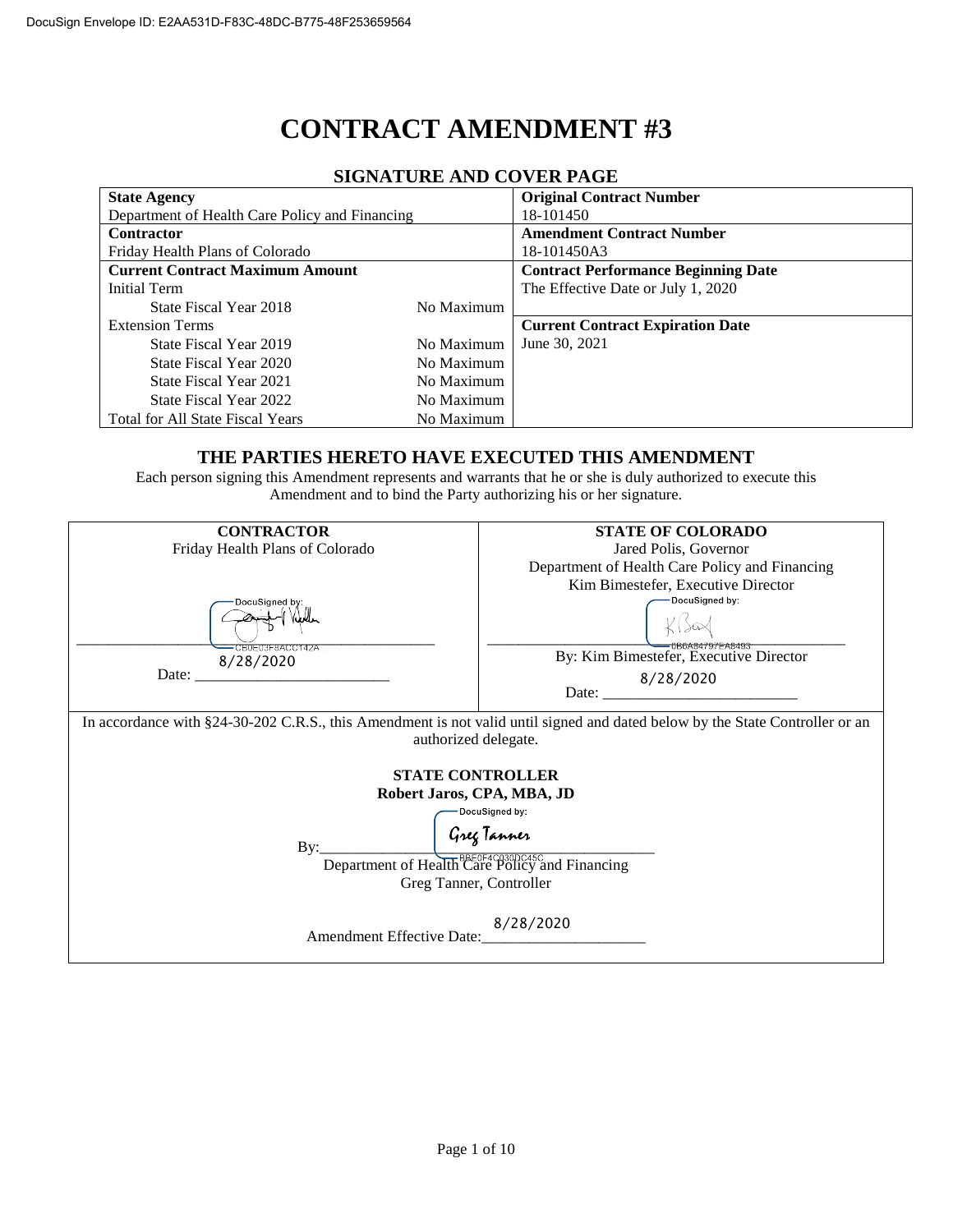## **1. PARTIES**

This Amendment (the "Amendment") to the Original Contract shown on the Signature and Cover Page for this Amendment (the "Contract") is entered into by and between the Contractor and the State.

## **2. TERMINOLOGY**

Except as specifically modified by this Amendment, all terms used in this Amendment that are defined in the Contract shall be construed and interpreted in accordance with the Contract.

## **3. AMENDMENT EFFECTIVE DATE AND TERM**

A. Amendment Effective Date

This Amendment shall not be valid or enforceable until the Amendment Effective Date shown on the Signature and Cover Page for this Amendment. The State shall not be bound by any provision of this Amendment before that Amendment Effective Date, and shall have no obligation to pay Contractor for any Work performed or expense incurred under this Amendment either before or after of the Amendment term shown in **[§3.B](#page--1-0)** of this Amendment.

B. Amendment Term

The Parties' respective performances under this Amendment and the changes to the Contract contained herein shall commence on the Amendment Effective Date shown on the Signature and Cover Page for this Amendment and shall terminate on the termination of the Contract or June 30, 2021, whichever is earlier.

## **4. PURPOSE**

The purpose of the Original Contract is to set forth the terms under which the Contractor will serve as one of Colorado's Children's Basic Health Plan program (CHP+) Managed Care Organizations (MCOs) that will provide health care services to CHP+ eligible members. The purpose of the Amendment is to revise Exhibit B-1 Statement of Work.

## **5. MODIFICATIONS**

The Contract and all prior amendments thereto, if any, are modified as follows:

Exhibit B-1, Statement of Work is modified as follows:

**A.** Section 6, Client Eligibility, Subsections 6.7, 6.7.1 and 6.7.1.5 are modified as follows:

6.7 Identification Cards, Provider Directory, Formulary and Member Handbook.

6.7.1 Upon notification by the Department of a Member's enrollment in the Contractor's plan, annually, and upon Member's request, the Contractor shall furnish each Member the information specified in 42.C.F.R. §438.10, in both electronic and paper format when appropriate and:

6.7.1.5 Formulary information, including which medications are covered (both generic and name brand) and the tier for each medication.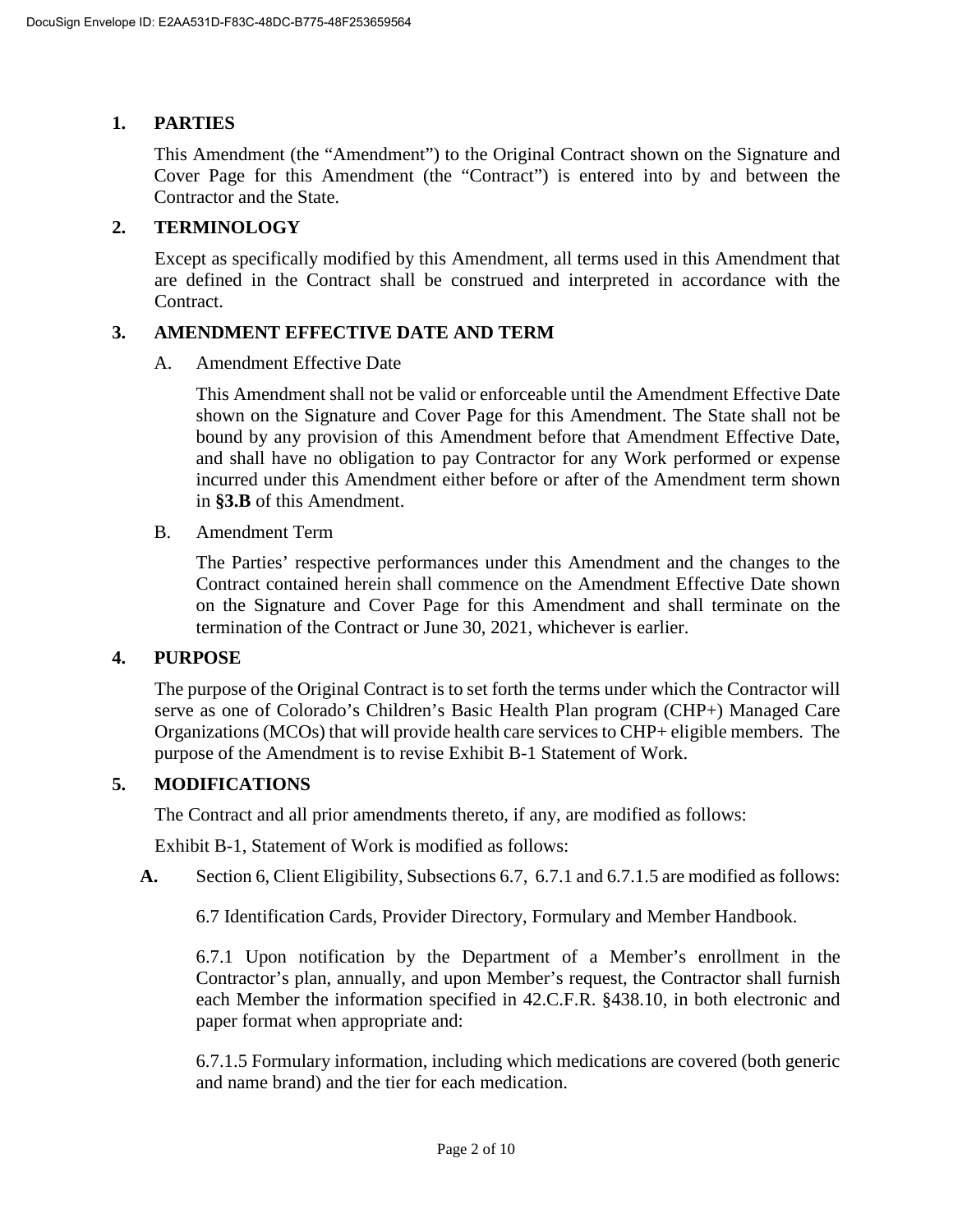**B.** Section 7 Customer Service, Subsection 7.13 is modified as follows:

Subsection 7.13.3 is added as follows:

7.13.3 In establishing and maintaining the network adequacy standards, the Contractor considers:

7.13.3.1 The anticipated CHP+ enrollment.

7.13.3.2 The expected utilization of services, taking into consideration the characteristics and health care needs of specific CHP+ populations represented in the Contractor's service area.

7.13.3.3 The numbers, types and specialties of network providers required to furnish the contracted CHP+ services.

7.13.3.4 The number of network providers accepting/not accepting new CHP+ members.

7.13.3.5 The geographic location of providers in relationship to where CHP+ members live, considering distance, travel time, and means of transportation used by members.

7.13.3.6 The ability of providers to communicate with limited English proficient members in their preferred language.

7.13.3.7 The ability of network providers to ensure physical access, reasonable accommodations, culturally competent communications and accessible equipment for members with physical or mental disabilities.

7.13.3.8 The availability or triage lines or screening systems, as well as use of telemedicine, e-visits, and/or other technology solutions.

**C.** Section 8, Covered Services is modified to add the following Subsections:

8.6.3 Contractor shall ensure providers are scheduling non-symptomatic well care physical examinations/mental wellness checkups within thirty (30) calendar days unless an appointment is required sooner to ensure the recommended screenings in accordance with the American Academy of Pediatrics (AAP) accepted Bright Futures schedule and all U.S. Preventative Services Task Force (USPSTF) behavioral health recommendations with a Grade of A or B.

8.6.6.1 In accordance with  $2103(c)(5)$  of the Social Security Act, Contractor shall cover Medication Assistance Treatment (MAT) for Opioid Use Disorders (OUDs) and tobacco cessation.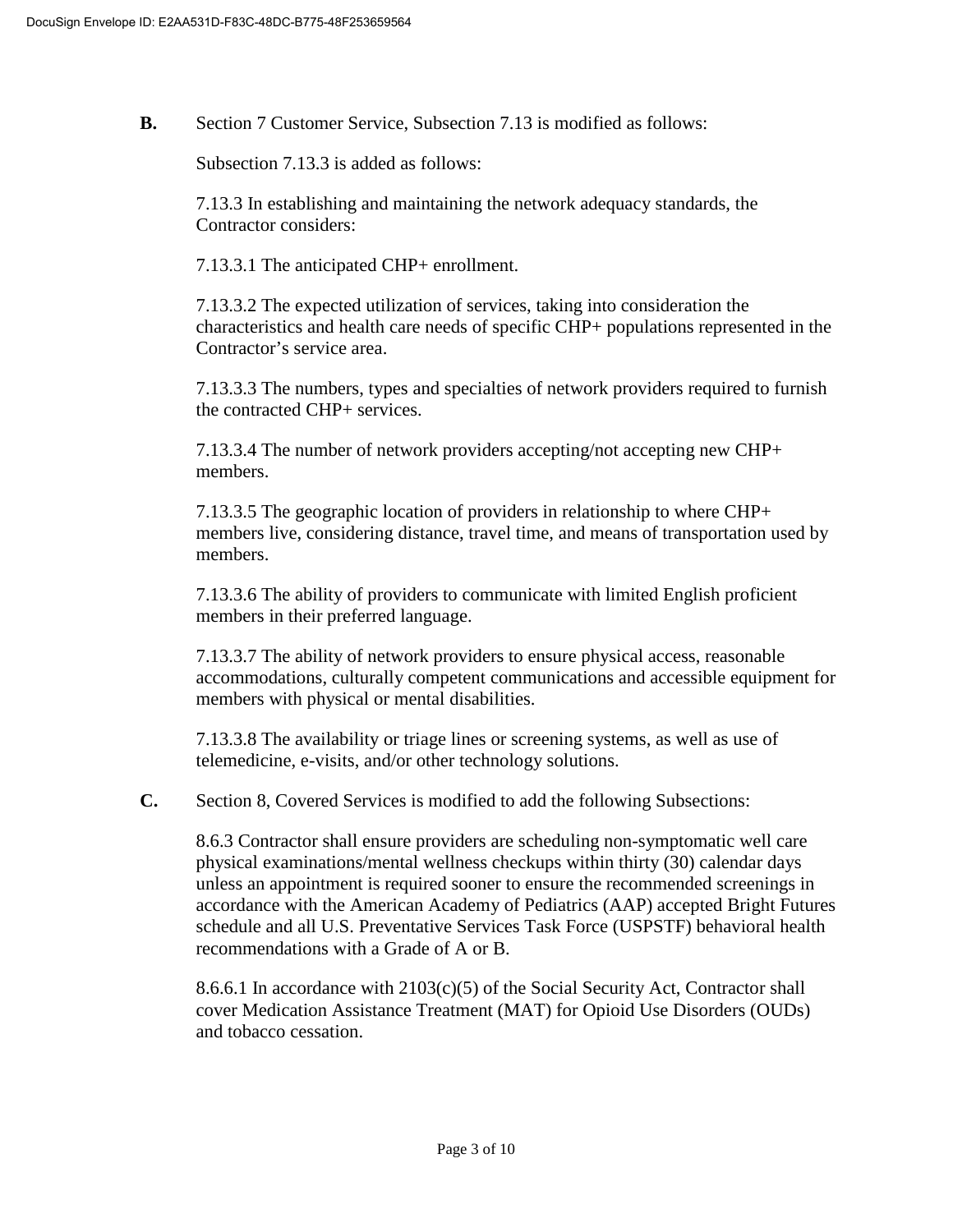8.15.4.1.1 In accordance with CRS 10-16-139(5) The Contractor shall include coverage and reimbursement for behavioral health screenings using a validated screening tool for behavioral health; coverage and reimbursement may be no less extensive than the coverage and reimbursement for the annual physical examination.

8.15.4.1.2 In accordance with 2103(c)(5) of the Social Security Act, Contractor shall identify a strategy to facilitate the used of validated behavioral health clinical assessment tools for the purpose of determining a diagnosis, evaluated the current level of functioning and develop treatment recommendations.

8.15.4.4 The Contractor may place appropriate limits on services for utilization control, provided that any financial requirement or treatment limitation applied to mental health or SUD benefits in any classification is no more restrictive than the predominant financial requirement or treatment limitation of that type applied to substantially all medical/surgical benefits in the same classification furnished to members (whether or not the benefits are furnished by the same Contractor).

8.15.4.5 The Contractor must ensure that the diagnosis of an intellectual or developmental disability, a neurological or neurocognitive disorder, or a traumatic brain injury does not preclude an individual from receiving a covered behavioral health (BH) service.

8.15.4.6 The Contractor covers all medically necessary covered treatments for covered BH diagnoses regardless of any co-occurring conditions.

8.18.4 In accordance with CRS 25.5.5-422.2. on or after January 1, 2020, the Contractor shall not:

8.18.4.1 Impose any prior authorization requirements on any prescription medication approved by the Food and Drug Administration (FDA) for the treatment of substance use disorders.

8.18.4.2 Impose any step therapy requirements as a prerequisite to authorizing coverage for a prescription medication approved by the FDA for the treatment of substance use disorders.

8.18.4.3 Exclude coverage for any prescription medication approved by the FDA for the treatment of substance use disorders and any associated counseling or wraparound services solely on the grounds that the medication and services were court ordered.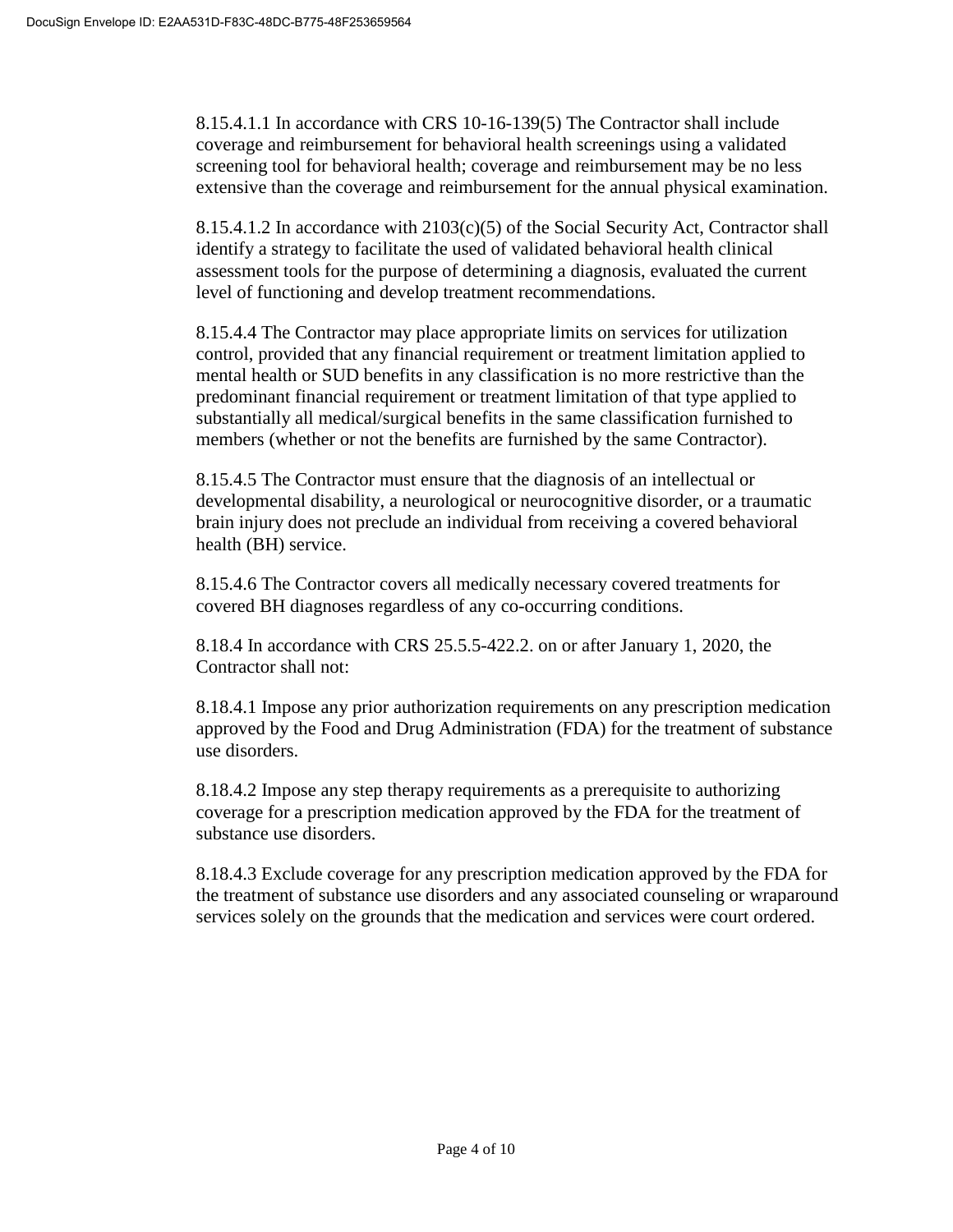**D.** Section 10 Service Delivery is modified as follows:

Subsection 10.2.1.22.1 Routine physicals is hereby deleted in its entirety and replaced with the following:

10.2.1.22.1 Routine well care/physicals/mental wellness checkups.

Behavioral Health Network Time and Distance Table is moved from Subsection 10.2.1.11 to Subsection 10.2.1.13.2.

Subsection 10.2.4.2 is hereby deleted in its entirety and replaced with the following:

10.2.4.2 Contractor must establish mechanisms to ensure all network providers comply with the timely access requirements to ensure compliance with 42 C.F.R.  $§438.206(c)(1)(vi)$  and (v).

Subsection 10.5.3.1.2 is hereby deleted in its entirety and replaced with the following:

10.5.3.1.2 The Contractor shall conduct an initial screening of each Member's needs within 90 days of the effective date of enrollment.

10.5.3.1.2.1 The Contractor shall make subsequent attempts to conduct an initial screening of each Member's needs if the initial attempt to contact the Member is unsuccessful.

10.5.3.1.2.2 Develop an individual treatment plan as necessary based on the needs assessment and to avoid duplication of treatment.

**E.** Section 11 Compliance is modified as follows:

Subsection 11.1.2.2 is added as follows:

11.1.2.2 In accordance with 42 C.F.R. 438.210(e), Contractor must ensure compensation to individuals or entities that conduct utilization management activities is not structured so as to provide incentives for the individual or entity to deny, limit, or discontinue medically necessary services to any enrollee.

Subsection 11.1.12 is hereby deleted in its entirety and replaced with the following:

11.1.12 Expedited authorization decisions must provide notice as expeditiously as the Member's health condition requires and no later than seventy-two (72) hours after receipt of the request for service. Contractor may extend the seventy-two (72) hour time frame by up to fourteen (14) calendar days if:

**F.** Section 14 Member and Provider issues is modified as follows:

Subsection 14.1.3.15 is modified to add the following: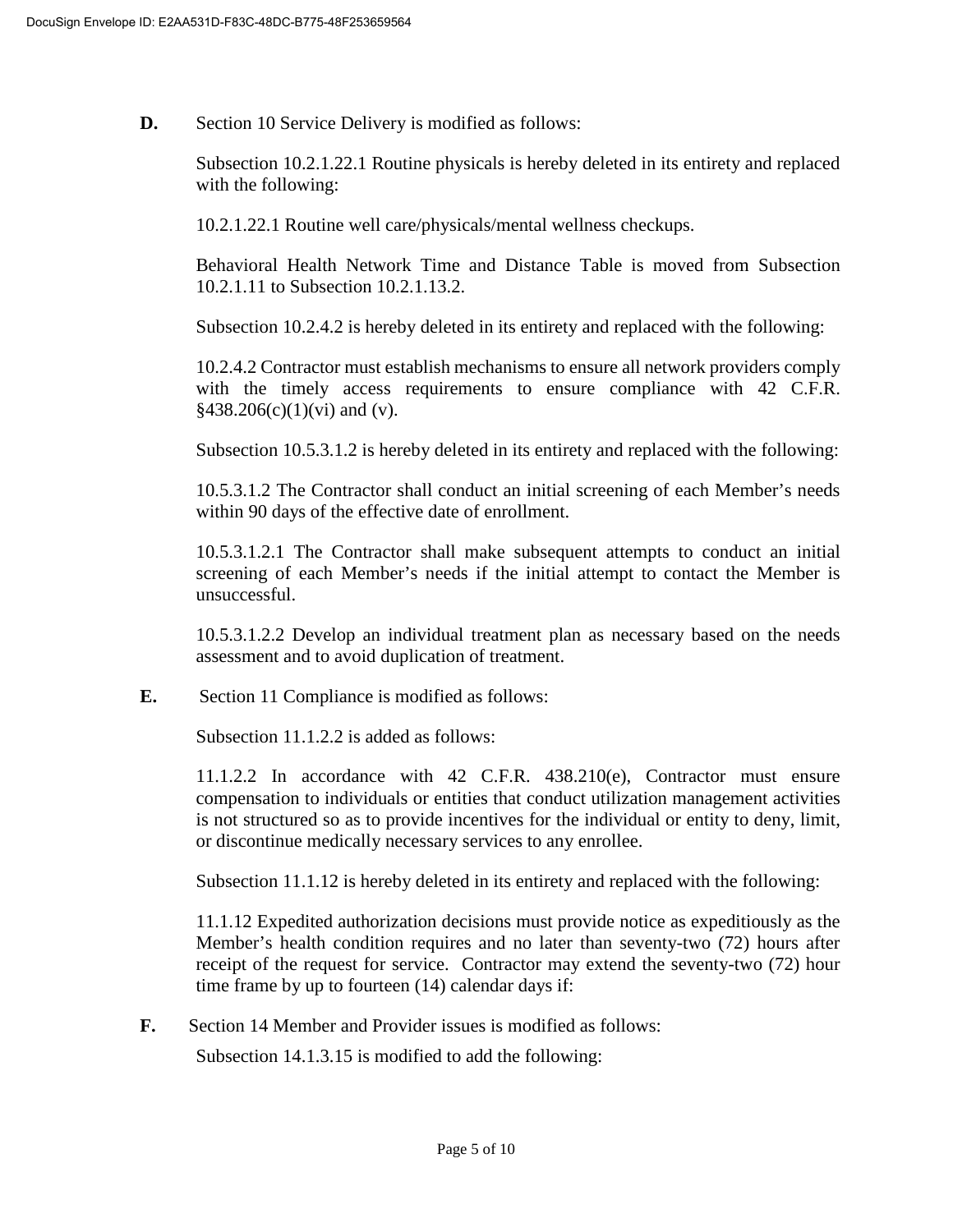14.1.3.15.1.13 Notice of adverse benefit determination for denial of behavioral, mental health, or SUD benefits includes, in plain language:

14.1.3.15.1.13.1 A statement explaining that Members are protected under the Federal Mental Health Parity and Addiction Equity Act (MHPAEA), which provides that limitations placed on access to medical and surgical benefits.

14.1.3.15.1.13.2 A statement providing information about contacting the office of the ombudsman for BH care if the Member believes his or her rights under the MHPAEA have been violated.

14.1.3.15.1.13.3 A statement specifying that Members are entitled, upon request to the Contractor and free of charge, to a copy of the medical necessity criteria for any behavioral, mental, and SUD benefit.

Subsection 14.1.4.1.1.1 is added as follows:

14.1.4.1.1.1. Contractor is required to inform providers and subcontractors about enrollee grievance, appeal and state review rights, state review procedures and timeframes at the time they enter the contract.

Subsection 14.1.5.1.1 is added as follows:

14.1.5.1.1 Contractor is required to inform providers and subcontractors about enrollee grievance, appeal and state review rights, state review procedures and timeframes at the time they enter the contract.

**G**. Section 15 Reporting is modified as follows:

Subsection 15.3.3.1 is hereby deleted and replaced with the following:

15.3.3.1 DELIVERABLE: Network Capacity and Services Report

Subsection 15.3.3.2 is hereby deleted and replaced with the following

15.3.3.2 DUE: Quarterly, January  $30<sup>th</sup>$ , April  $30<sup>th</sup>$ , July  $31<sup>st</sup>$ , and October 30th

**H.** Section 16 Reimbursement is modified as follows:

Subsection 16.4.1 is hereby deleted in its entirety and replaced with the following:

16.4.1 The Contractor agrees, in accordance with Federal regulations (42. C.F.R. 457.1226, cross referencing to 42.C.F.R. 438.106), managed care organizations (MCOs) must not hold the Member liable for the following:

16.4.1.1 The MCO's debts, in the event of the entity's solvency.

16.4.1.2 Covered services provided to the enrollee for which the State does not pay the MCO or for which the State, MCO does not pay the individual or the health care provider that furnished the services under a contractual, referral or other arrangement.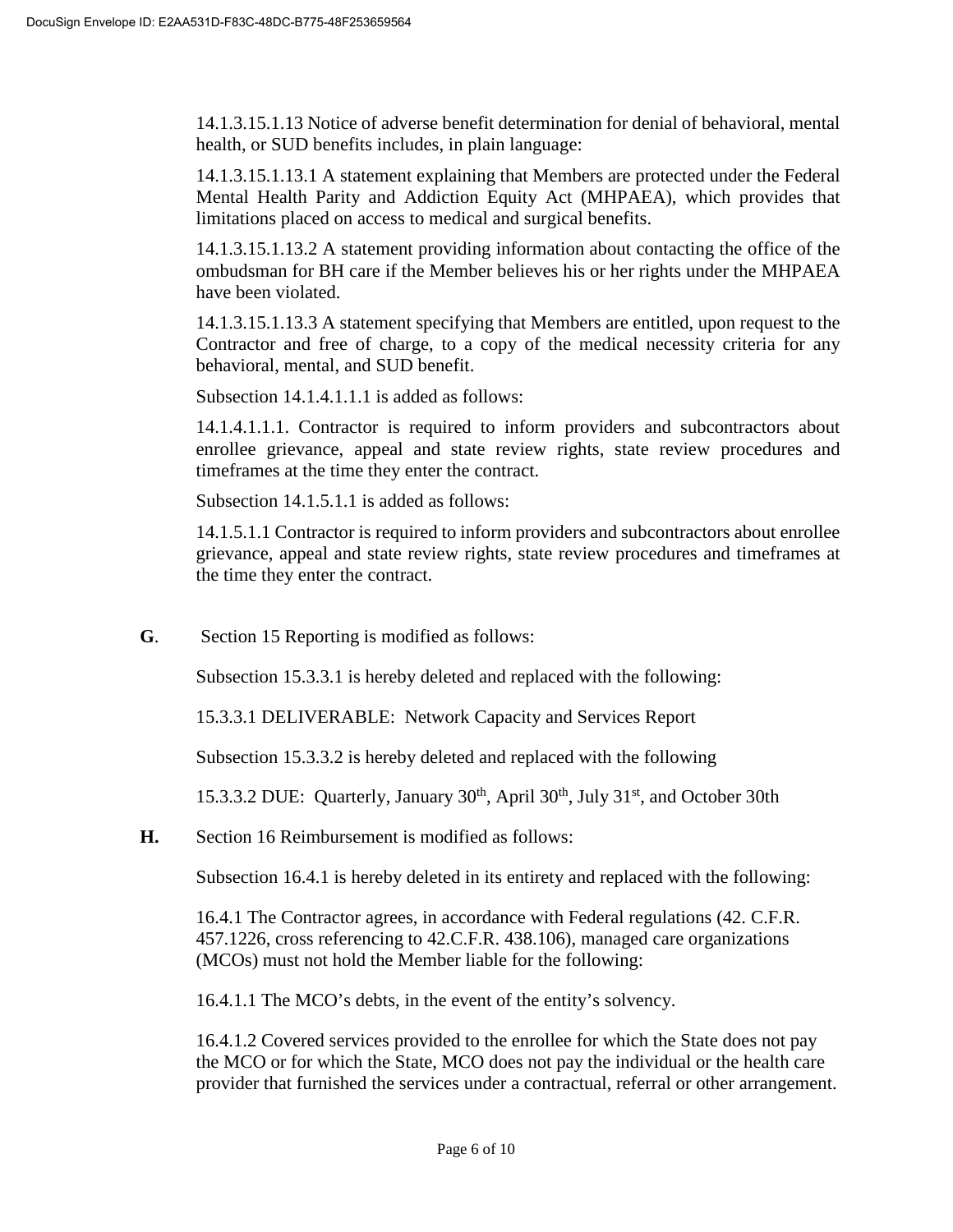16.4.1.3 Payments for covered services furnished under a contract, referral or other arrangement that are in excess of the amount the enrollee would owe if the MCO covered the services directly.

Subsection 16.5.1.2.4.3 is added as follows:

16.5.1.2.4.3 The Contractor shall compile an Audited Annual Financial Statement that includes, at a minimum, the following:

16.5.1.2.4.3.1 Annual internal financial statements, including balance sheet and income statement.

16.5.1.2.4.3.2 Audited annual financial statements prepared in accordance with Statutory Accounting Principles (SAP). The audited annual financial statements must be certified by an independent public accountant and the Contractor's Chief Financial Officer or their designee.

16.5.1.2.4.4 The Contractor shall submit their Audited Annual Financial Statement that covers the entirety of the previous State Fiscal Year to the Department in a format approved by the Department for review and approval. If format changes are required by the Department, the Department will provide sixty (60) days advance notice to the Contractor prior to requiring the implementation of the requested changes.

16.5.1.2.4.4.1 DELIVERABLE: Audited Annual Financial Statement

16.5.1.2.4.4.2 DUE: No later than six (6) months from the end of the Contractor's fiscal year that the statement covers. Any changes to the Contractor's fiscal year shall be reported to the Department at least sixty (60) days prior to implementation.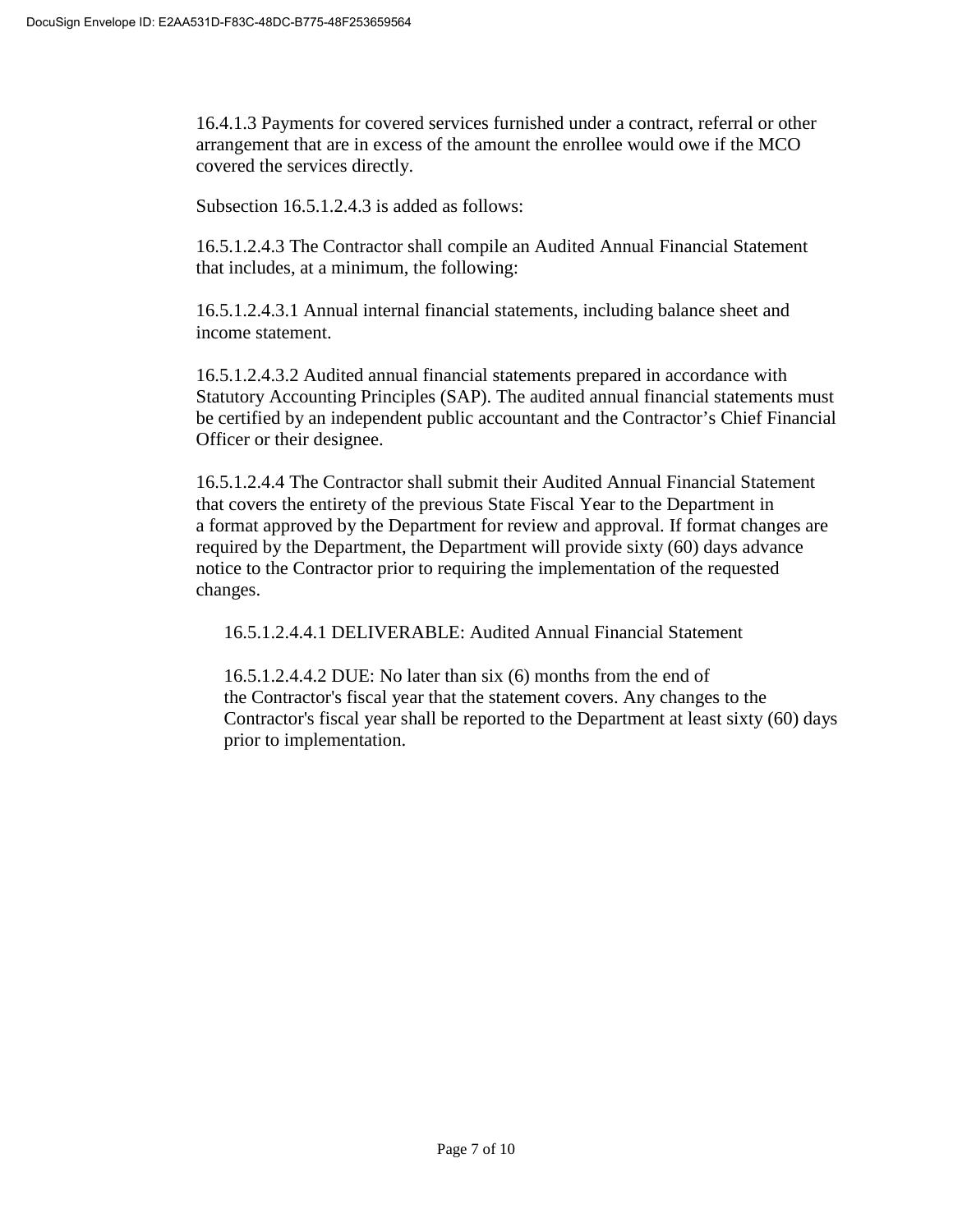**I.** Section 19 Additional Federal Requirements is modified as follows:

Subsection 19.1.3 is added as follows:

19.1.3 If the Department learns that a Contractor has a prohibited relationship with a person or entity who is debarred, suspended, or otherwise excluded from participation in any federal health care programs, the Department:

19.1.3.1 Must notify the Secretary of the Department of Health and Human Services (Secretary) of the noncompliance.

19.1.3.2 May continue an existing agreement with the Contractor unless the Secretary directs otherwise.

19.1.3.3 May not renew or extend the existing agreement with the Contractor unless the Secretary provides to the Department and to Congress a written statement describing compelling reasons that exist for renewing or extending the agreement despite the prohibited affiliation.

**J.** Section 22 is added as follows:

Section 22 - State Managed Care Network

22.1 The Contractor shall ensure the successful transition of all necessary functions of the State Managed Care Network (SMCN) to the Contractor in accordance with the guidance and timeline provided by the Department. Transition activities shall include, but are not limited to, the following:

22.1.1 Configuring systems and key operations

22.1.2 Updating Member and provider communications for Department approval. Communications shall include, but are not limited to:

22.1.2.1 Member handbook

22.1.2.2 Member ID cards

- 22.1.2.3 Member letters
- 22.1.2.4 Contractor website
- 22.1.2.5 Provider manuals

22.1.3 Training member service and provider outreach centers to answer stakeholder questions regarding the transition of SMCN functions.

22.1.4 Updating provider contracting activities, as necessary, to ensure continuity of care.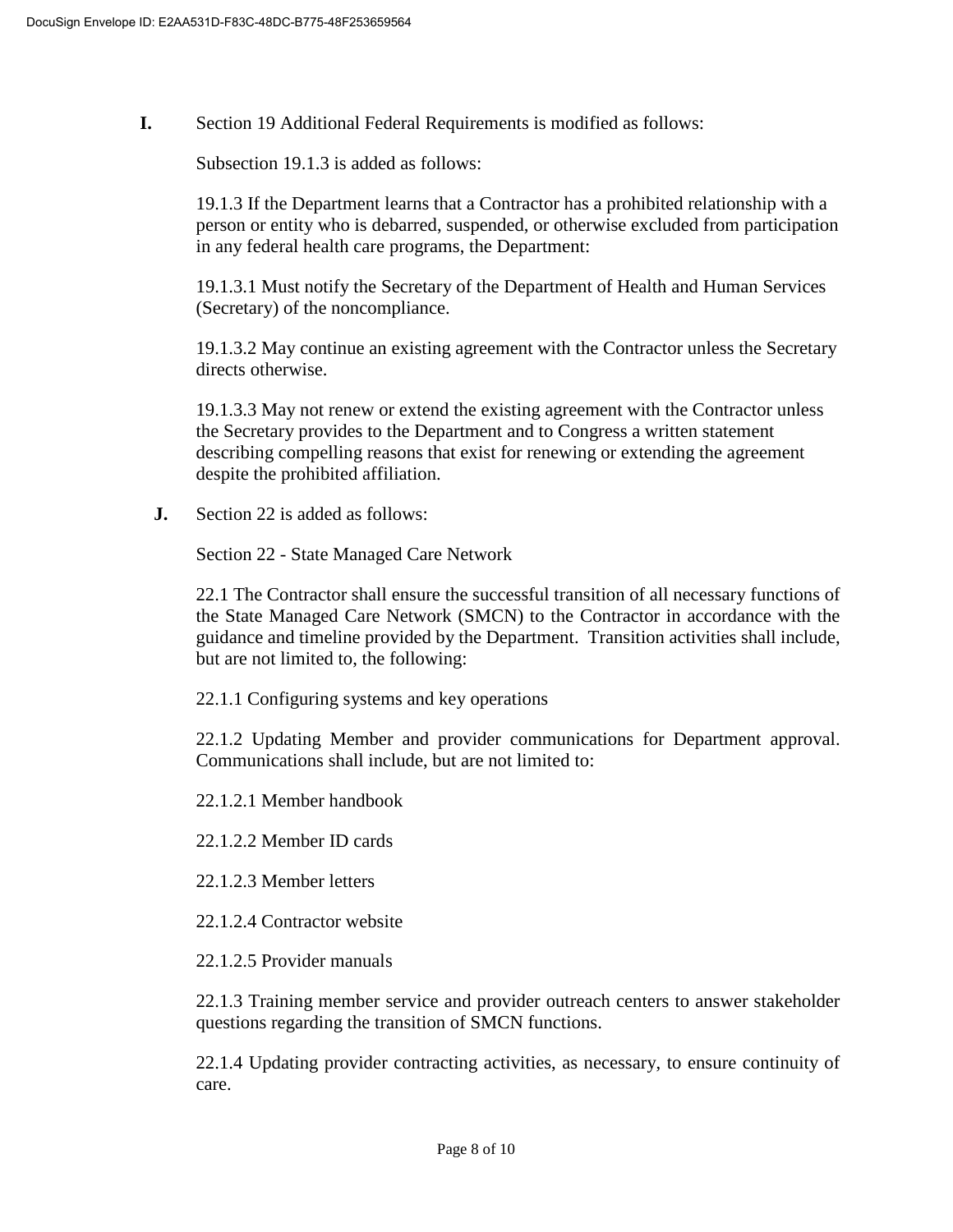22.1.5 Providing documentation, reports, data, records, systems, deliverables and other information requested by the Department to prepare for the transition.

22.1.6 Participating in an operational readiness review.

22.1.7 Participating in any other activities reasonably necessary to prepare for transition.

**K**. Section 23 is added as follows:

Section 23 – Contract Alignment and Revision

23.1 The Contractor acknowledges the need to continually improve the CHP+ program and provisions of the Contract.

23.2 The Contractor shall collaborate with the Department to revise the Contract to enhance performance standards that more closely align with the Department's goals related to improving member health outcomes, quality, and affordability through controlling program costs. Contract revisions shall include, but are not limited to, the following areas:

23.2.1 The consistent application of evidence-based programs that will improve member health and cost management for targeted conditions and populations.

23.2.2 The development and implementation of cost trend goals.

22.2.3 The development and implementation of quality outcome metrics.

23.3 The Contractor shall collaborate with the Department to improve encounter data and flat file submission.

**L**. Exhibit C Rates is added as follows:

## I. **CAPITATION RATES**

State Fiscal Year 2020-21 rates will be effective on the later of the Effective Date or July 1, 2020.

The Contractor shall earn the following monthly capitation rate payments shown in the following table, adjusted by age and poverty level of the client's family.

| Age              |        |        | Under 101%   101% to 156%   157% to 200%   201% to 260% |        |
|------------------|--------|--------|---------------------------------------------------------|--------|
|                  | FPI.   | FPI    | FPI                                                     | FPI.   |
| Ages less than 2 | 244.21 | 244 11 | 245.20                                                  | 244.38 |